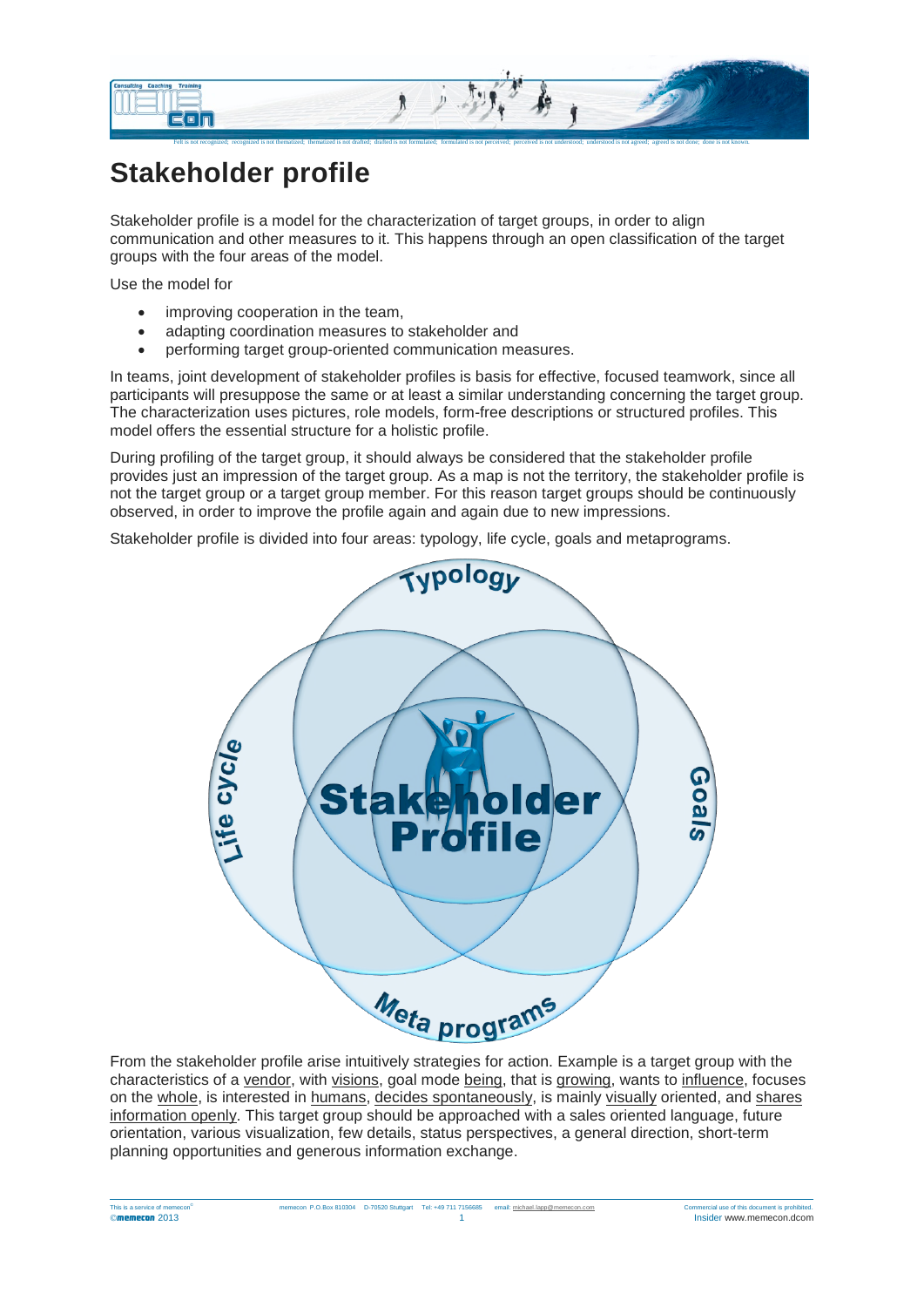

## **Stakeholder description**

Use the following classification intuitively, in order to derive measures for the improvement of your relationship with the stakeholder.

**Typology:** Select from the following ranges the typology, which fits best for your Stakeholder.

- Business type: QDeveloper, QProducer, QVendor, QAdministrator
- Change perspective: UVision, UAction , ULogic
- Goal mode: QDoing, QBeing, Q Having

Which consequences result from this classification?

**Life cycle:** In what phase is your Stakeholder?

**□Growth, ODecision, ORoutine, ODissolution, OLatency (undefined)** 

Which consequences result from this classification?

**Goals:** Which goals pursue your stakeholder?

**Metaprograms:** Which attributes determine the perception, communication and behavior of your target group?

- Chunk size (World view): □Macro (general), □ micro (detailed)
- Interests (Focus on...): OPeople, OThings, OTime, OLocations, OProcesses
- Planning style (Work style): **O**systematically, Ospontaneously
- Representation style (perception channel):  $\Box$  visually,  $\Box$  auditory,  $\Box$  kinesthetic
- Communication style:  $\Box$  verbal,  $\Box$  non verbal

Which consequences result from this classification?

For more space please use additional sheets.